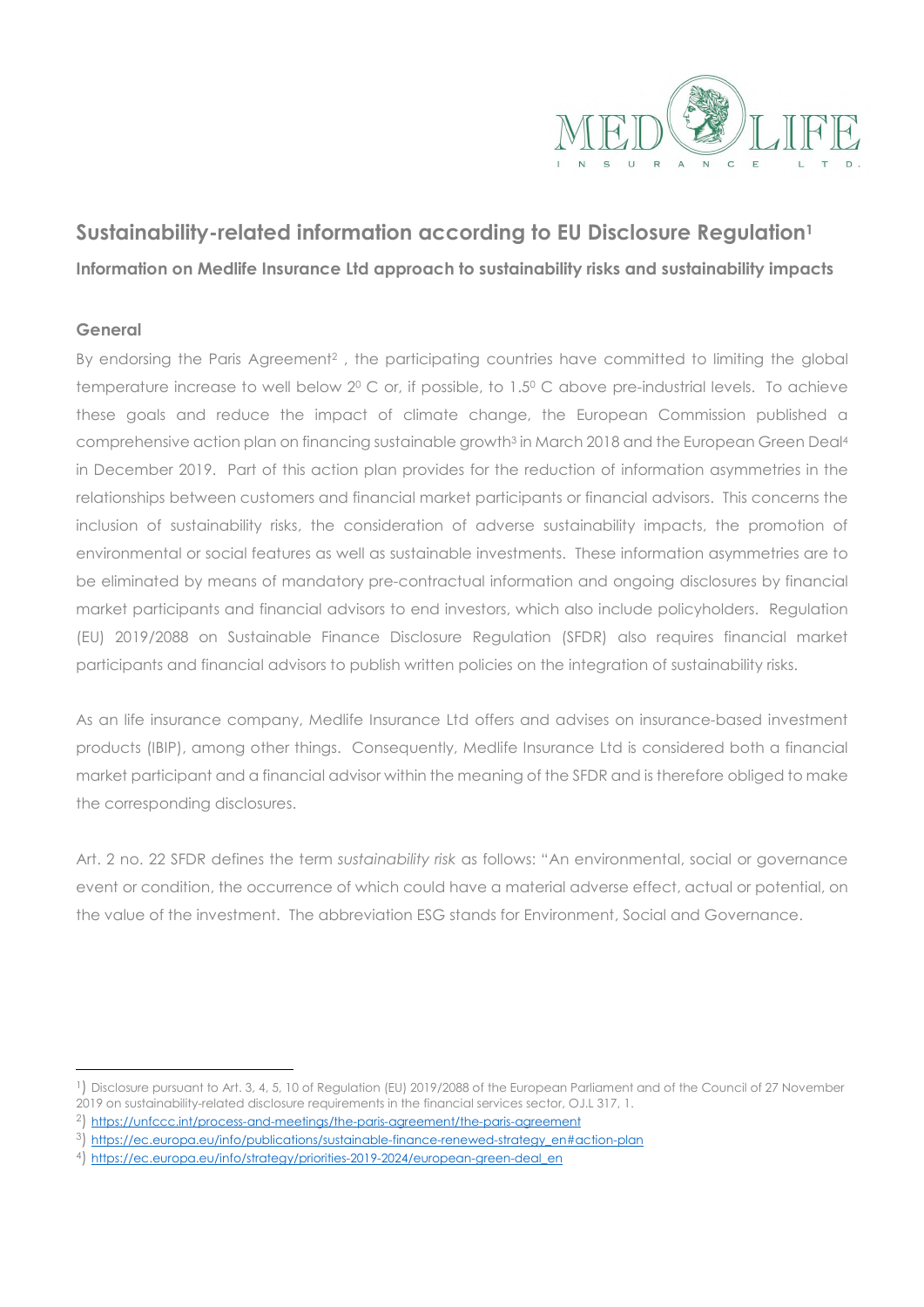

Due to the progressive change of the climate, climate risks are increasingly coming into focus. Climate risks are all those risks that arise as a result of climate change or are intensified as a result of climate change<sup>5</sup>. Climate risks can be roughly divided into the following categories:

- Physical risks that result directly from the consequences of climate change (e.g. increased upoccurrence of natural disasters, loss of biodiversity, decline in snow cover, extreme drought).
- Transition risks that arise from the transition to a climate-neutral and resilient economy and society and can lead to a devaluation of assets (e.g. change in political and legal framework conditions, new technological developments, changed customer behavior).

For Medlife Insurance Ltd, as a traditional company that has existed for more than 25 years, sustainability is not just a buzzword – for us, as a responsible company, it is a fundamental concept. Limiting global warming and thus mitigating climate change is a major priority for us and receives the appropriate attention both in the designing of insurance products and in the investment process.

As a provider of life insurance products, we have an obligation to our customers to generate an appropriate return and to meet our obligations in the long term. In this respect, sustainability risks and ESG preferences of our customers are also taken into account in our insurance advisory activities, especially when advising on insurance investment products.

#### **Identify, analyze and maintain sustainability risks**

The Executive Board of Medlife Insurance Ltd sets the framework conditions under which investment management is carried out. Based on the investment strategy, sustainability risks are taken into account during the entire investment decision-making process, especially in the context of asset/liability management, the selection of asset managers, the monitoring of investments and the in risk management. In addition to economic aspects, our investment decisions also include environmental, social and governance factors. These criteria are included in the investment process.

In our assessment, the most significant sustainability risks come from investments in companies with high CO2 emissions. The transition to a climate-neutral and resilient economic system could result in additional costs for these companies in the future (e.g. due to new CO2 taxes) or a loss of business basis (e.g. due to change customer behaviour). The aim is to keep these sustainability risks low by reducing investments in industries with high CO2 emissions as much as possible.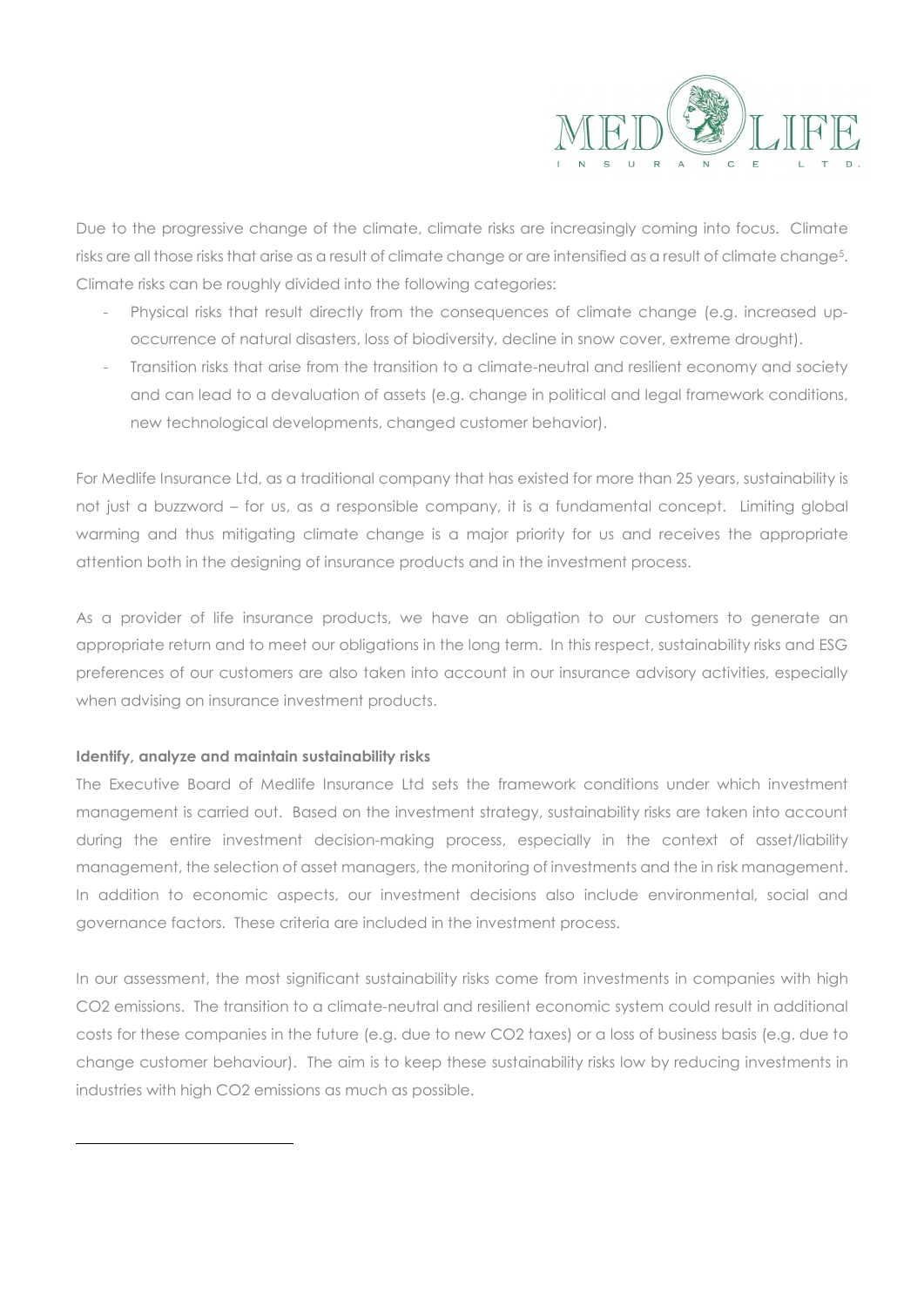

#### **Sustainability strategy of Medlife Insurance Ltd**

We try to incorporate sustainable as well as ethical-social and ecological criteria into our asset management. As a strategy for managing sustainability risks, we pursue the exclusion of risky assets or their limitation in the portfolio, provided that this does not conflict with other strategic objectives in asset management. For this purpose, a sustainability strategy has been developed, whereby the area of investments is monitored and further developed using data and models from the sustainability provider ISS ESG6. All securities are evaluated and reviewed on the basis of the "ISS ESG6" data.

In order to be able to ensure a sufficient mix and spread in the area of securities, our focus is on different asset classes and global diversification. In connection with equity investments, the objective is to participate in the development of the entire global economy. A narrow sustainability concept can conflict with this investment objective. Sustainability aspects are also taken into account in investments in counties and companies through the consideration of defined criteria. In addition, there is an exclusion list, which is used, for example, to exclude leading causes of climate change leading armaments companies and countries with a high level of corruption or poor standards with regard to compliance with human rights from the investment universe. In summary, the following exclusion criteria are taken into account:

- Exclusion criteria for states (companies) with primary energy supply through coal (coal production).
- Exclusion from physical investment in precious metals due to high energy and water consumption as well as use of chemicals in the mining process.
- Exclusion of cryptocurrencies due to high energy consumption and insufficient regulation and transparency.

The goal of our sustainability strategy is the sustainable optimization of the portfolio, which in the direct portfolio consists primarily of a shift into more sustainable areas. In principle, no divestments are to be made on the current portfolio; rather, the defined criteria are to be applied to new investments.

Sustainability does not contradict our permanent goal to preserve and add value to our customers' investments. By taking sustainability criteria into account in our investment decisions, we do not expect any significant adverse effects on the return and risk of the investment portfolio.

<sup>&</sup>lt;sup>6</sup> ISS ESG is the responsible investment division of Institutional Shareholder Services Inc, one of the world's leading providers of ESG solutions for investors, asset managers, hedge funds and wealth services providers.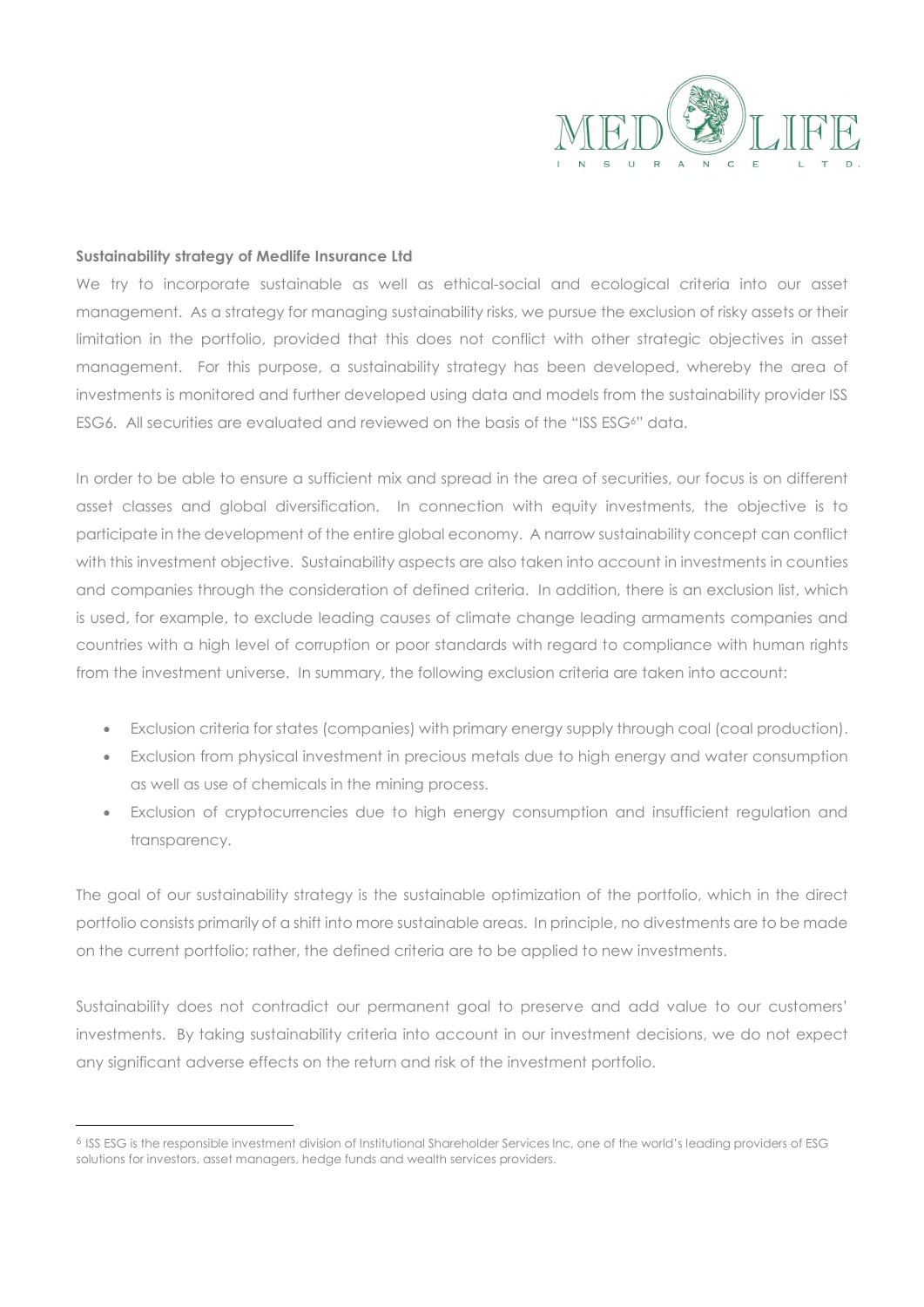

The majority of indirect investments are made in investment funds of Security Kapitalanlage AG. For all funds of Security Kapitalanlage AG, there are minimum standards regarding sustainability in the form of the OGUT-RIS7 (Responsible Investment Standard of the Austrian Society for Environment and Technology) and a general restriction in the energy sector (coal). Security Kapitalanlage AG is one of the sustainability pioneers in the Austrian fund market and pursues its own sustainability strategy, which is published on its website 8. Funds in many asset classes (international equities, investment-grade corporate bonds, global bonds, etc.) bear the Austrian Eco-label<sup>9</sup>. Whenever possible, these funds are used in our asset management.

### **Consideration of the most significant adverse sustainability impacts and measures taken**

According to Art2 (24) SFDR, *sustainability factors include* environmental, social and labour issues, respect for human rights and the fight against corruption and bribery. These include, for example, climate protection, the protection of biodiversity, compliance with recognized labour standards, appropriate remuneration and measures to prevent corruption.

As far as this can be assessed from a current perspective, adverse effects of investment decisions on sustainability factors (PAI = Principal Adverse Impact) are taken into account in the sense of the SFDR.

The publication of the Regulatory Technical Standards (RTS), which regulate details on the consideration of adverse impacts of investment decisions on sustainability factors, has not taken place by the time of the preparation of this document. After finalization of the RTS, it will be re-evaluated whether the models continue to cover the sustainability factors of adverse impacts as defined by the SFDR. In addition, providers of sustainability data can only provide the EU taxonomy-compliant modules after finalization of the RTS.

We currently conduct regular data analyses and assess the individual adverse sustainability impacts on the basis of ESG ratings, which we obtain from external specialists, as well as on the basis of quality labels and certifications. Data quality and the measurement of sustainability risks still pose major challenges for the financial services industry as a whole. At present, not all data on adverse effects are available in sufficient quality. We are constantly monitoring developments in this area in order to identify the need for adjustments to our strategy, internal procedures and measures at an early stage.

<sup>7</sup> https://www.oegut.at/de.projekte/investments/ris.php

<sup>8</sup> https://www.securitykag.at/nachhaltigkeit/offenlegungsverordnung

<sup>9</sup> https://www.umweltzeichen.at/en/products/sustainable-finance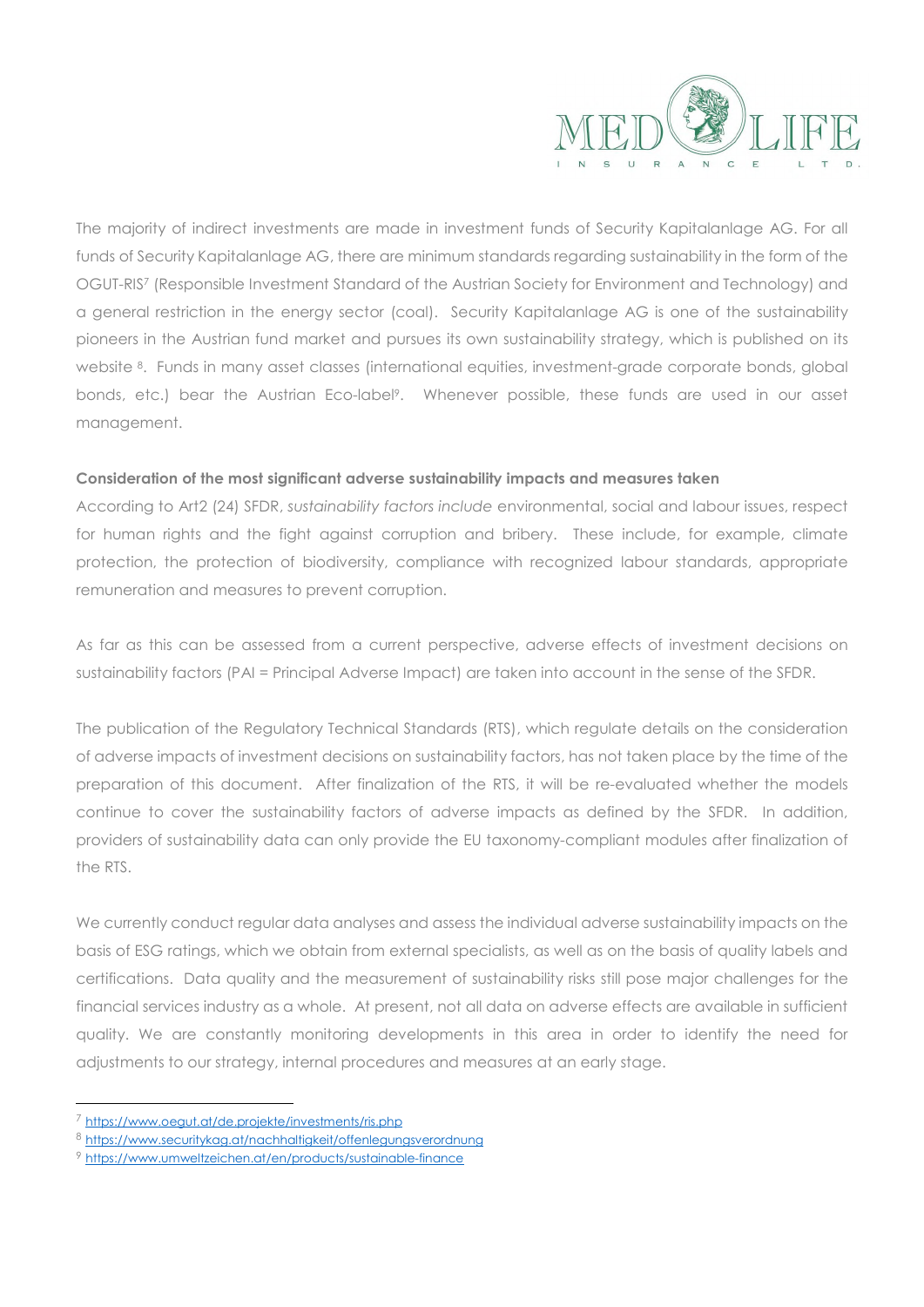

In future, sustainability factors will also be taken into account accordingly when advising on insurance investment products.

Significant adverse sustainability impacts are expected for investments that have a negative impact on the environment and social issues (e.g. CO2-intensive assets). Medlife Insurance Ltd will evaluate its assessments on an ongoing basis and adjust them if necessary.

Appropriate measures are taken to mitigate or avoid the most important adverse sustainability impacts. For example, the following (exclusion) criteria or sustainability goals are taken into account in the context of investments in countries and companies:

- Human rights
- Labour rights (child labour, forced labour, discrimination etc.)
- Environmental practices
- Controversial weapons
- Coal (production and energy supply)
- Corruption
- Freedom of expression and freedom of the press
- Food speculation
- Resource and infrastructure speculation

## **International Standards**

Medlife Insurance Ltd is part of Grawe Group (https://www.grawe.at/en/company/grawe-group/ ) and the holding company Grazer Wechselseitige Versicherung AG has been part of the "UN PRI" initiative <sup>10</sup> (Principles for Responsible Investments) since May 2021. The "UN PRI" initiative pursues six principles for responsible investment, which signatories to the initiative must comply with. Therefore we as Medlife Insurance Ltd must also comply as part of the Group.

<sup>10</sup> https://www.unpri.org